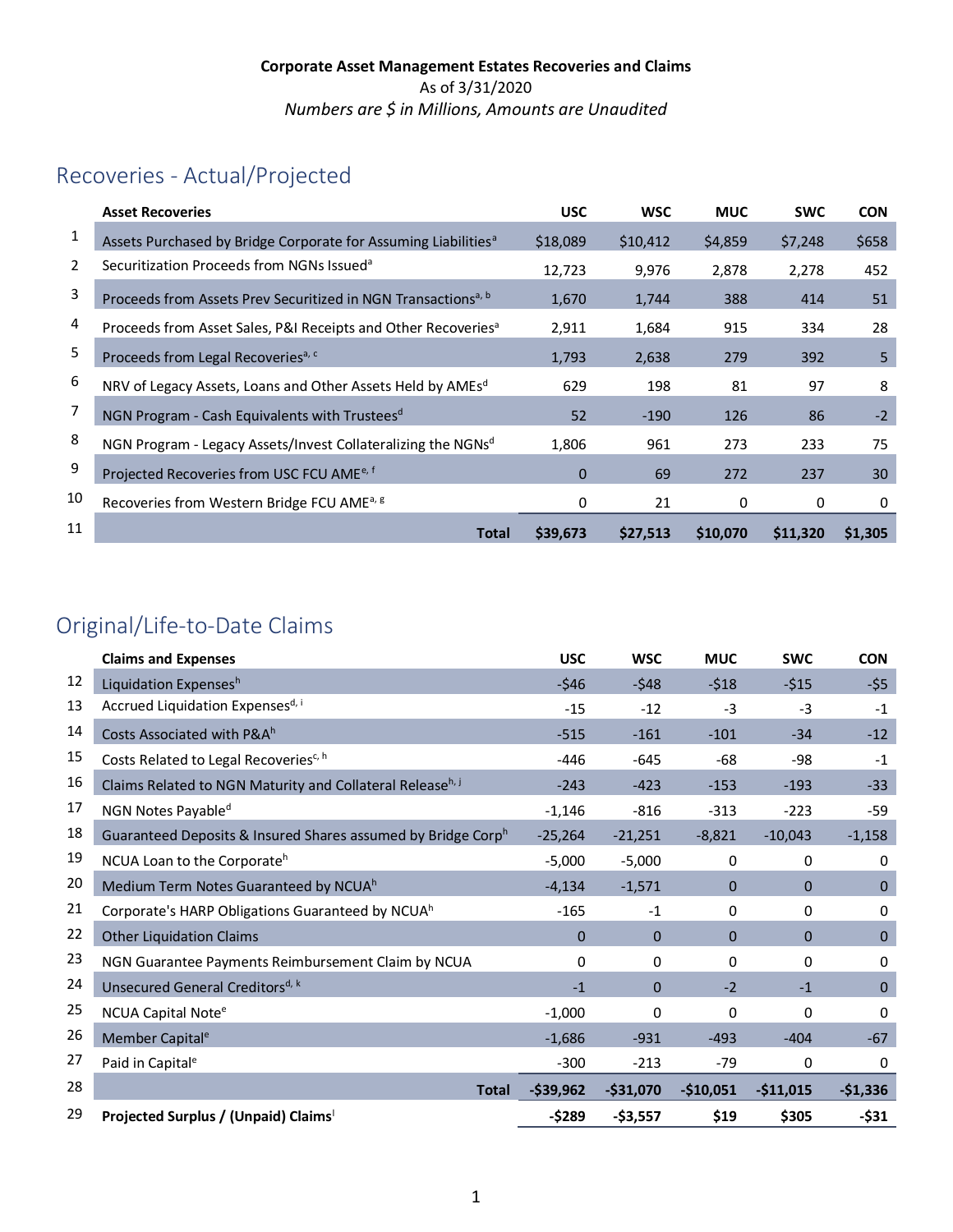# Original/Life-to-Date Claims

|    | <b>Claims Synopsis</b>                | <b>USC</b> | <b>WSC</b>  | <b>MUC</b> | <b>SWC</b> | <b>CON</b> |
|----|---------------------------------------|------------|-------------|------------|------------|------------|
| 30 | <b>Claims Received</b>                | $-539.962$ | $-531.070$  | $-510.051$ | $-511,015$ | $-$1,336$  |
| 31 | Claims Paid                           | 36,815     | 26.474      | 9.163      | 10,385     | 1,193      |
| 32 | <b>Net Claims Outstanding</b>         | $-53,147$  | $-54,596$   | $-5888$    | $-5630$    | $-5143$    |
| 33 | <b>Projected Claims Payments</b>      | 2.858      | 1.039       | 888        | 630        | 112        |
| 34 | <b>Projected Liquidating Dividend</b> | 0          |             | 19         | 305        | 0          |
| 35 | Projected Unpaid Claims'              | -\$289     | $-$ \$3,557 | \$19       | \$305      | $-$ \$31   |

## Fiduciary Assets and Liabilities

#### Fiduciary Assets

|    |                                                    | <b>USC</b> | <b>WSC</b> | <b>MUC</b> | <b>SWC</b> | <b>CON</b> |
|----|----------------------------------------------------|------------|------------|------------|------------|------------|
| 36 | Cash and Cash Equivalents                          | \$423      | $-5190$    | \$282      | \$368      | $$-2$      |
| 37 | Legacy Assets                                      | 629        | 198        | 81         | 97         | 8          |
| 38 | Legacy Assets/Investments Collateralizing the NGNs | 1,806      | 961        | 273        | 233        | 75         |
| 39 | Loans                                              |            | 0          | 0          | 0          | 0          |
| 40 | Receivable from AMEs                               | 0          | $\Omega$   | $\Omega$   | 0          | 0          |
| 41 | <b>Other Fiduciary Assets</b>                      | O          | $\Omega$   | 0          | 0          | 0          |
| 42 | <b>Total Fiduciary Assets</b>                      | \$2,858    | \$970      | \$635      | \$698      | \$82       |

### Fiduciary Liabilities

|    |                                                   | <b>USC</b> | <b>WSC</b> | <b>MUC</b> | <b>SWC</b> | <b>CON</b> |
|----|---------------------------------------------------|------------|------------|------------|------------|------------|
| 43 | Accrued Expenses and Payables <sup>q</sup>        | $-515$     | $-512$     | $-53$      | $-5165$    | $-51$      |
| 44 | <b>NGNs</b>                                       | $-1,446$   | $-816$     | $-313$     | $-223$     | -59        |
| 45 | Due to NGN Trusts                                 | $\Omega$   |            | 0          | 0          | $\Omega$   |
| 46 | Unsecured Claims                                  | 0          | 0          | 0          | 0          | 0          |
| 47 | Due to NCUSIF <sup>m</sup>                        | $\Omega$   | $-2,624$   | $\Omega$   | $\Omega$   | $-16$      |
| 48 | <b>Total Fiduciary Liabilities</b>                | $-51,162$  | $-53,451$  | $-$ \$316  | -\$388     | -\$76      |
| 49 | <b>Total Fiduciary Net Assets / (Liabilities)</b> | \$1,697    | $-52,482$  | \$319      | \$310      | \$6        |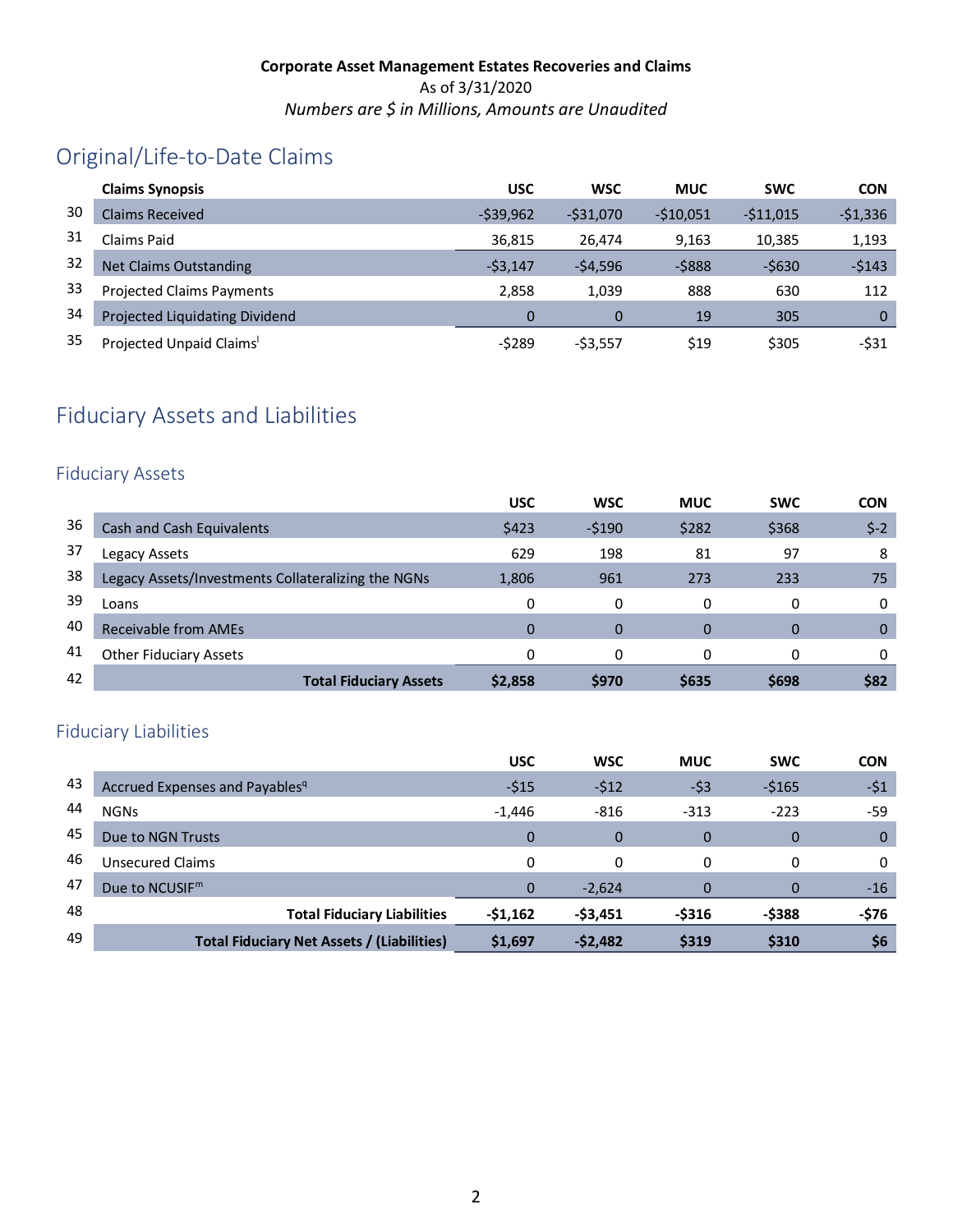## A[n](#page-4-21)alysis of Claim Payments<sup>®</sup>

### B1 - Liquidation Expenses

|                                | <b>USC</b> | <b>WSC</b> | <b>MUC</b> | <b>SWC</b> | <b>CON</b> |
|--------------------------------|------------|------------|------------|------------|------------|
| <b>Original Amount</b>         | \$1,266    | \$1,287    | \$343      | \$344      | \$52       |
| Amount Paid to Date            | $-1.251$   | $-1.276$   | $-340$     | $-341$     | -51        |
| <b>Current Unpaid Balance</b>  | \$15       | \$12       | \$3        | \$3        | \$1        |
| Projected Repayment            | $-15$      | $-12$      | -3         | $-3$       | -1         |
| <b>Projected Amount Unpaid</b> | \$0        | \$0        | \$0        | \$0        | \$0        |

### B2 -Wages and Salaries

|                               | <b>USC</b>   | <b>WSC</b> | <b>MUC</b> | <b>SWC</b> | <b>CON</b> |
|-------------------------------|--------------|------------|------------|------------|------------|
| <b>Original Amount</b>        | \$0          | \$C        | \$0        | \$0        | \$0        |
| Amount Paid to Date           | 0            |            |            | 0          | 0          |
| <b>Current Unpaid Balance</b> | \$0          | S0         | Ş0         | S0         | \$0        |
| Projected Repayment           | <sup>0</sup> |            |            | 0          | 0          |
| Projected Amount Unpaid       | \$0          | \$C        | \$0        | S0         | \$0        |

#### B4 - Due t[o](#page-4-22) Government<sup>o</sup>

|                                | <b>USC</b> | <b>WSC</b> | <b>MUC</b> | <b>SWC</b> | <b>CON</b> |
|--------------------------------|------------|------------|------------|------------|------------|
| Original Amount                | \$34,550   | \$27,601   | \$8,459    | \$9,772    | \$1,127    |
| Amount Paid to Date            | $-34.550$  | $-25.199$  | $-8.459$   | $-9,772$   | $-1,127$   |
| <b>Current Unpaid Balance</b>  | \$0        | \$2,403    | \$0        | \$0        | \$0        |
| Projected Repayment            | 0          | $-212$     | 0          | 0          | 0          |
| <b>Projected Amount Unpaid</b> | \$0        | \$2,191    | \$0        | \$0        | \$0        |

## B5 - Due to General Creditor[s](#page-4-20)k

|                                | <b>USC</b>               | <b>WSC</b> | <b>MUC</b>   | <b>SWC</b> | <b>CON</b> |
|--------------------------------|--------------------------|------------|--------------|------------|------------|
| <b>Original Amount</b>         |                          | \$0        | \$2          |            | \$0        |
| Amount Paid to Date            | $\overline{\phantom{0}}$ |            | $-2$         | $-1$       | 0          |
| <b>Current Unpaid Balance</b>  | \$0                      | \$0        | \$0          | \$0        | \$0        |
| Projected Repayment            |                          |            |              | 0          | 0          |
| <b>Projected Amount Unpaid</b> | \$0                      | \$C        | $50^{\circ}$ | <b>SO</b>  | \$0        |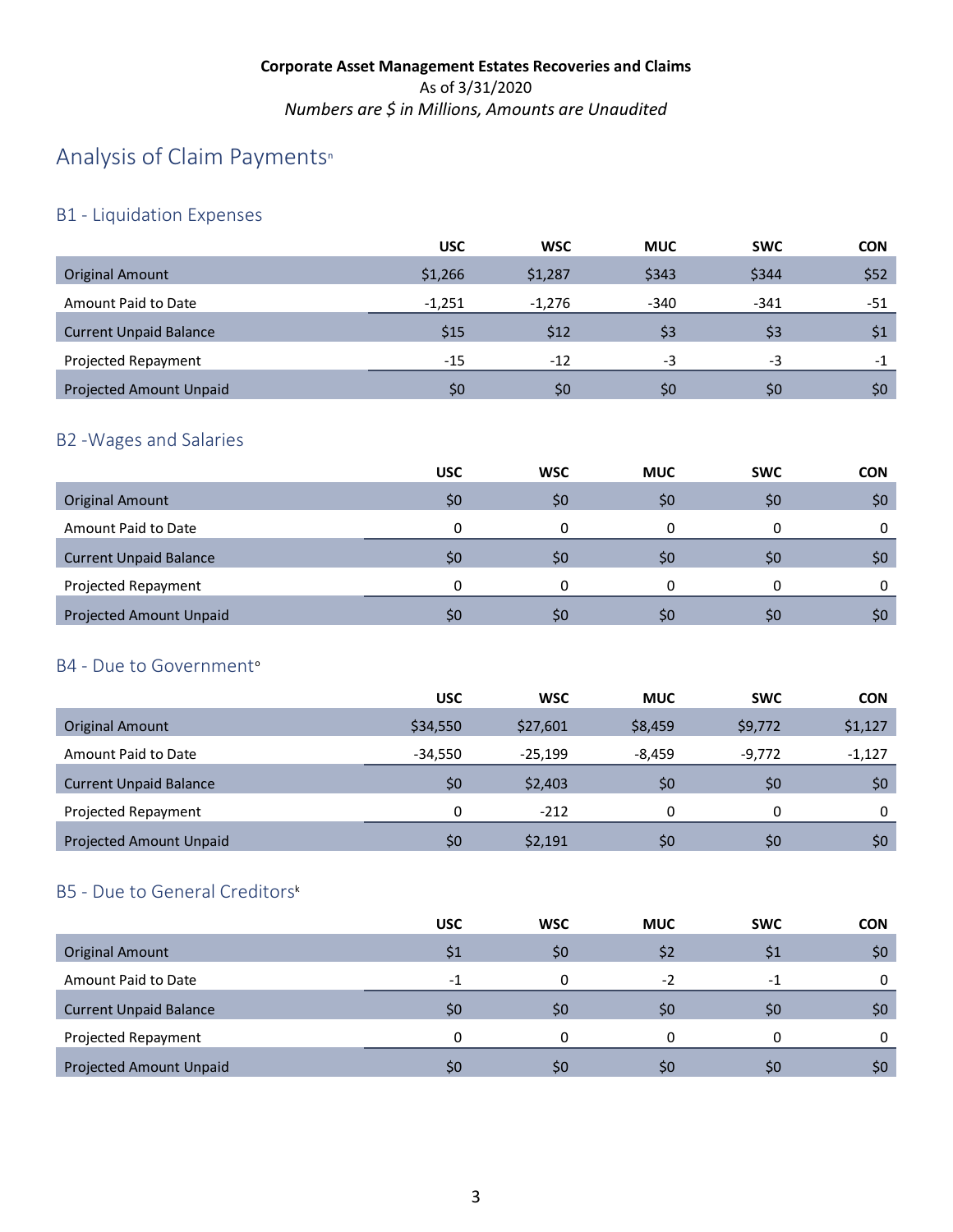### B6 - Due to NCUA for Insured Shares Payment<su[p](#page-4-23)>p</sup>

|                                | <b>USC</b> | <b>WSC</b> | <b>MUC</b> | <b>SWC</b> | <b>CON</b> |
|--------------------------------|------------|------------|------------|------------|------------|
| <b>Original Amount</b>         | \$13       | \$221      | \$363      | \$271      | \$31       |
| Amount Paid to Date            | $-13$      | n          | $-363$     | $-271$     | -15        |
| <b>Current Unpaid Balance</b>  | \$0        | \$221      | \$0        | \$0        | \$16       |
| Projected Repayment            | $\Omega$   | 0          | 0          | 0          | -16        |
| <b>Projected Amount Unpaid</b> | SO.        | \$221      | \$0        | \$0        | \$0        |

#### B6.5 - USC Capital Note

|                                | <b>USC</b>     | <b>WSC</b> | <b>MUC</b> | <b>SWC</b> | <b>CON</b> |
|--------------------------------|----------------|------------|------------|------------|------------|
| <b>Original Amount</b>         | \$1,000        | \$0        | \$0        | \$0        | \$0        |
| Amount Paid to Date            | $-1,000$       |            |            |            |            |
| <b>Current Unpaid Balance</b>  | \$0            | \$0        | \$0        | \$0        | \$0        |
| Projected Repayment            | 0              |            | 0          |            |            |
| <b>Projected Amount Unpaid</b> | S <sub>0</sub> | \$0        | \$0        | \$0        | \$0        |

#### B7 - Membership Capital[q](#page-4-24)

|                                | <b>USC</b> | <b>WSC</b> | <b>MUC</b> | <b>SWC</b> | <b>CON</b> |
|--------------------------------|------------|------------|------------|------------|------------|
| <b>Original Amount</b>         | \$1,686    | \$931      | \$493      | \$404      | \$67       |
| Amount Paid to Date            | 0          | 0          | 0          | 0          | 0          |
| <b>Current Unpaid Balance</b>  | \$1,686    | \$931      | \$493      | \$404      | \$67       |
| Projected Repayment            | $-1,686$   | 0          | $-493$     | $-404$     | -36        |
| <b>Projected Amount Unpaid</b> | \$0        | \$931      | \$0        | \$0        | \$31       |

#### B9 - Paid In Capita[l](#page-4-18)<sup>q</sup>

|                                | <b>USC</b> | <b>WSC</b> | <b>MUC</b> | <b>SWC</b>     | <b>CON</b> |
|--------------------------------|------------|------------|------------|----------------|------------|
| <b>Original Amount</b>         | \$300      | \$213      | \$79       | \$0            | \$0        |
| Amount Paid to Date            | 0          |            |            | 0              | 0          |
| <b>Current Unpaid Balance</b>  | \$300      | \$213      | \$79       | \$0            | \$0        |
| Projected Repayment            | $-11$      |            | $-79$      | 0              | 0          |
| <b>Projected Amount Unpaid</b> | \$289      | \$213      | \$0        | S <sub>0</sub> | \$0        |

## Potential Liquidating Dividend[r](#page-4-25)

| ПСС<br>טכנ | <b>WSC</b> | <b>MUC</b> | <b>SWC</b> | <b>CON</b> |
|------------|------------|------------|------------|------------|
| υc         | . .<br>ຸວບ |            | วบว        |            |